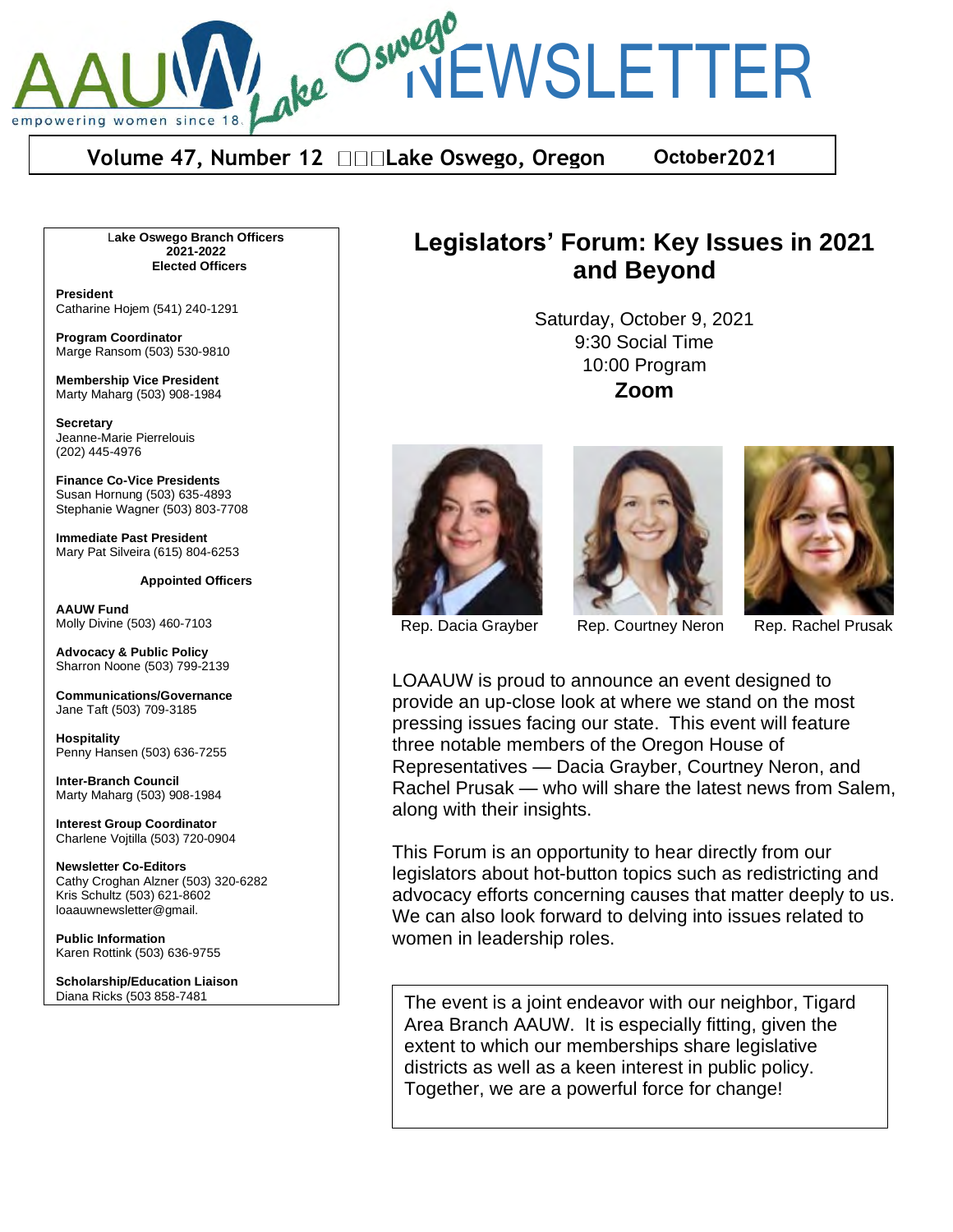#### **Connections** Catharine Hojem



There's little chance of overstating the magnitude of the crises that have occurred globally in recent weeks. From the earthquake in Haiti that has killed at least 2,200, to the fractured efforts to transport Afghan refugees and Americans to safety, the situations are catastrophic.

The historic reach and violence of hurricanes, with the ensuing flooding in New Orleans and the east coast have proved overwhelming to areas unprepared for such devastation.

For many in our country, the aggressive restriction of reproductive freedom and healthcare for women is a crisis that will primarily impact our poor and BIPOC women and girls. The state of Texas deputizing the public to act as law enforcement is a looming crisis for our entire country.

And still, sadly the pandemic rages on, stretching healthcare services and providers in many communities to the

breaking point. Currently, one thousand Americans die daily from this largely preventable virus.

Fred Rogers, aka "Mr. Rogers" said this: "When I became afraid as a child learning about natural disasters, there was something my mother said that I've remembered: 'Always look for the helpers' she'd tell me. 'There's always someone who is trying to help'. I did, and I came to see that the world is full of doctors and nurses, police and firemen, volunteers, neighbors and friends who are ready to jump in to help when things go wrong".

Now the list of helpers has grown to include not just emergency and healthcare workers but ordinary people taking on risks just to do their jobs, allowing us to continue to have basic needs met. We all have noticed, and are grateful for the scores of everyday heroes who continued to provide us with goods and services, well before vaccines were available.

I am aware of so many of you who have stepped up as the needs of your children and grandchildren suddenly became urgent. Sometimes your presence was the only way that parents could continue to work as many daycare options were discontinued. The respite care you provided allowed your adult children to tap into some brief relaxation, a scarce option for them in these stressful times. Others have taken on the education, offering hands-on support to homebound children, expanding upon the online instruction on which so many of them relied. Many have kept their connections strong with grandchildren by continuing simple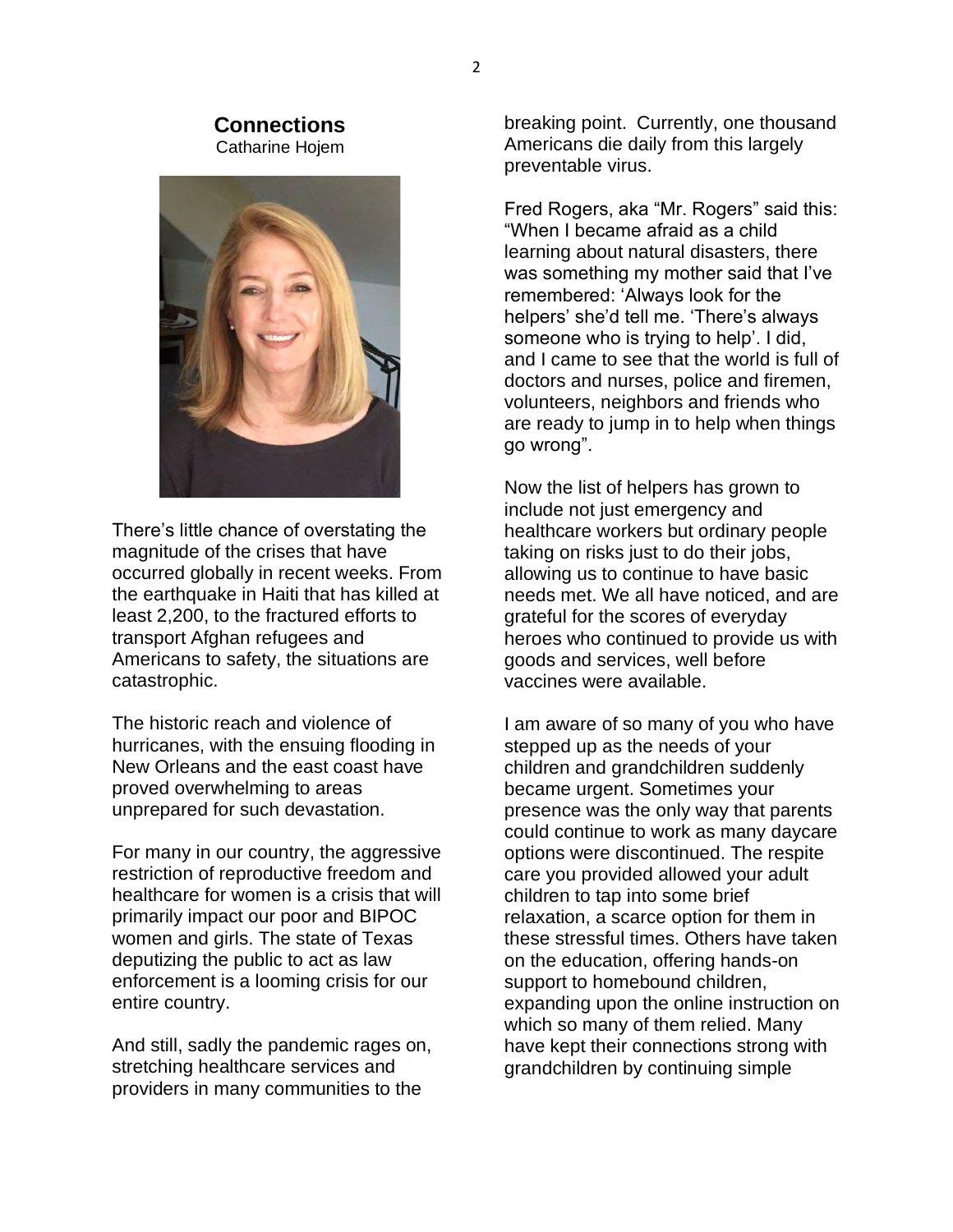rituals through the use of Zoom, Face-Time or Skype.

Looking for the helpers will not stop disasters or tragedies, but it does serve to remind us that there is still so much wonder and good in the world. By looking for them, more of us may be inspired to become the helpers as well. I know that I am inspired by so many of you.

Though most of us have our favorite charities, here are some additional suggestions which are specific to the current crises:

## **Donate extra travel miles or vouchers:**

• **Miles4Migrants** is accepting donations in the form of air miles for individuals with legal approval for travel and who cannot afford the costs.

# **Donate to organization that provide aid to Afghans:**

• **Neighbors in Need: Afghan Allies:**

> https://www.lirs.org/help-ourafghan-allies/

• **International Refugee Assistance Project**

**https://refugeerights.org**

• **Humanity and Inclusion**

https://www.hi-us.org

**Other organizations accepting donations include:**

Afghan Aid, Women for Afghan Women, International Refugee Service, Mercy Corps, United National High Commissioner for Refugee, HIAS.

# *Haiti*

• Partners in Health (Zanmi Lasante)

https://www.pih.org

• Project HOPE

https://secure.projecthope.org/

• Haitian Education and Leadership Program (HELP)

# https://uhelp.net

• Hope For Haiti

https://hopeforhaiti.com

# *Planned Parenthood:*

https://weareplannedparenthoodaction.o rg/

\*\*\*\*\*\*\*\*\*\*\*\*\*



**Breast Cancer Awareness Month**

Marge Ransom

A reminder that October is Breast Cancer Awareness Month, a national campaign that focuses public attention on early detection, treatment and the difference they make in the fight against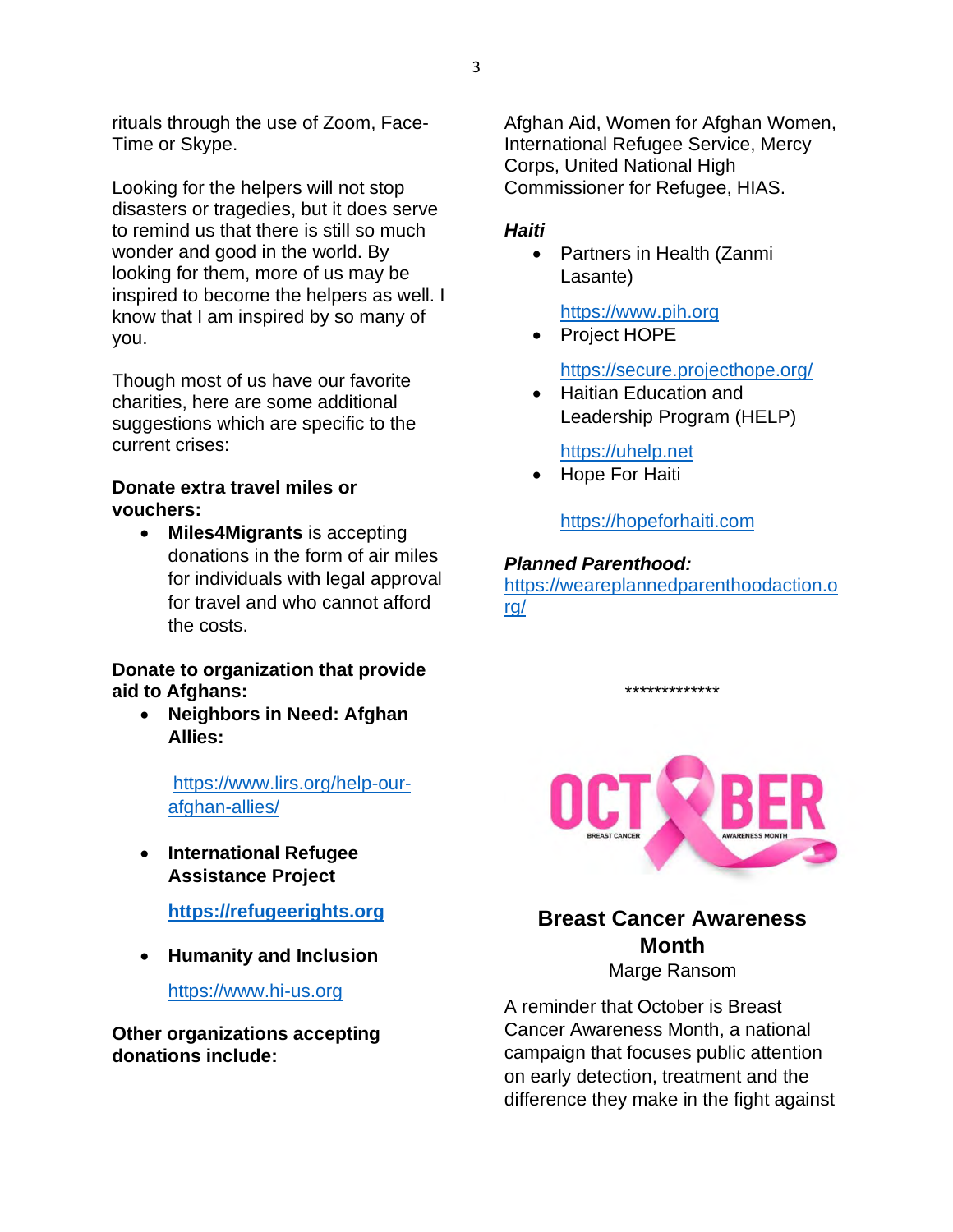breast cancer. These are the strongest defenses we have against the second most common form of cancer among women (second only to some types of skin cancer). To put the incidence of breast cancer in personal terms, one out of every eight women in the United States will be diagnosed with breast cancer sometime in her life. How early the diagnosis is made largely determines the journey that lies ahead of her.

If you're due for your mammogram, please get it done this month. If you have a family member or friend who's due, make sure she gets it done also. And don't neglect monthly self-exams; forty percent of diagnosed breast cancers are detected by women who feel a lump.

You can also lend your support to a variety of special activities and fundraising projects supporting Breast Cancer Awareness Month. Many local organizations and businesses are sponsoring events or offering special promotions during October; be on the look-out for these, and please support them generously.

Our program next month will feature Allison Hancock, Executive Director of Breast Friends, an organization that is dedicated to supporting women in our area throughout their struggle with breast cancer. Allison has a wealth of information and experience to share with us, and it is always timely. As she says, cancer has no calendar.

Sharron Noone You provide the voice. We'll provide the megaphone. **AAUA** 

**Public Policy**

As Branch Public Policy Chair, I try to make community participation easier. With so many competing ideas it is important that you have easy access to your political representatives. The AAUW Policy Update website is a good source of letters, briefs and white papers about current topics. (https://www.aauw.org/resources/policy/ documents)

Peggy Shippen, Salem AAUW Branch, has made a (draft) webpage that includes summaries of current issues of interest to AAUW members as well as contact information for local politicians.

"The purpose of this website is to provide members with an easy way to:

- Learn about Federal, State and (maybe) Local issues supported by AAUW;
- learn how to support upcoming legislation by becoming a "Two-Minute Activist" and
- have quick access to senators' and representatives' email contact information."

If you would like to see the draft of the webpage and/or if you think an online or hardcopy tool would be useful, please contact me. I hope to hear from many of you. smnrrooe@aol.com

\*\*\*\*\*\*\*\*\*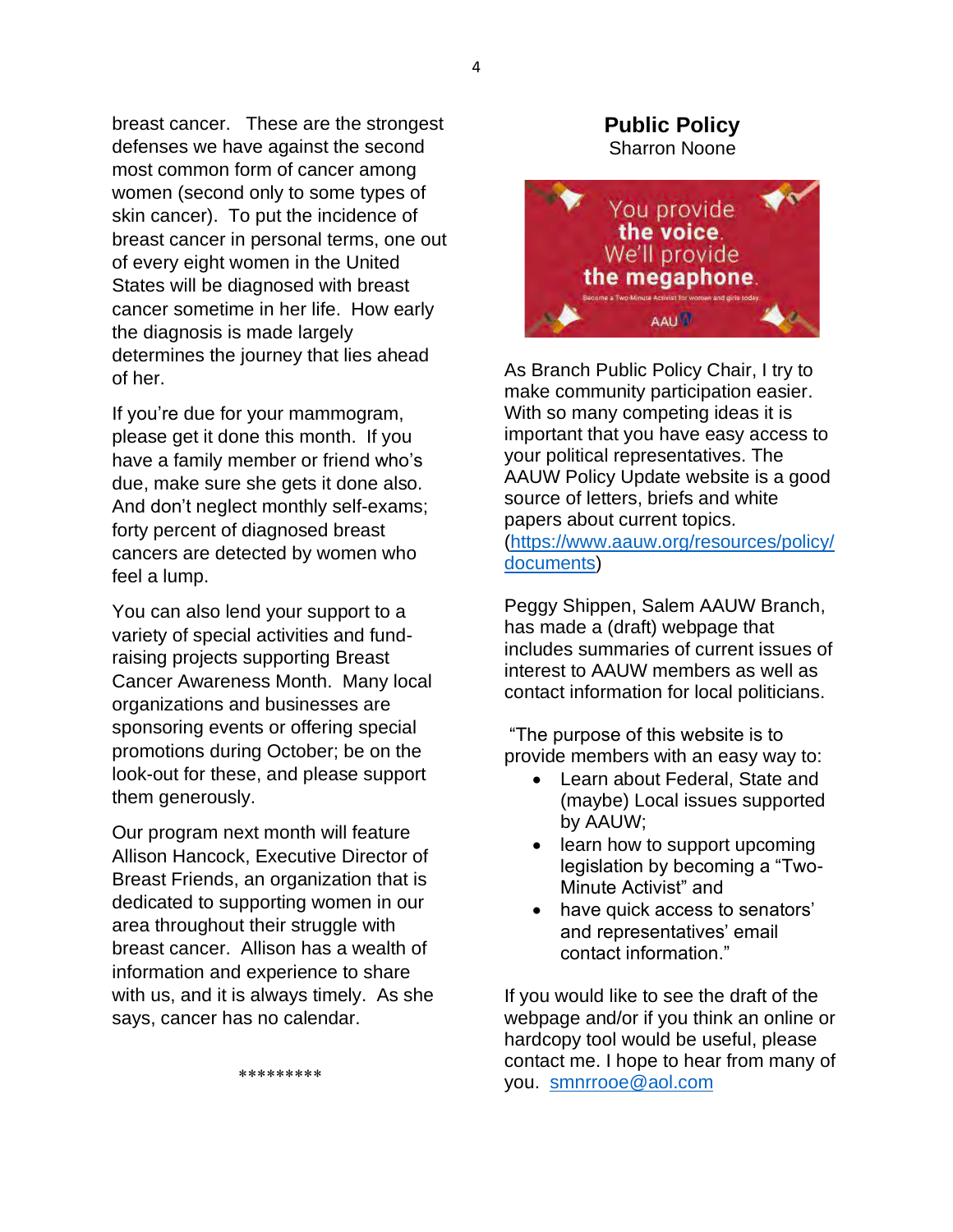#### **Advocacy** Sharron Noone



https://oregontradeswomen.org

The Advocacy Committee will summarize and post in the newsletter each advocacy-focused Branch presentation. Hopefully this will help you decide which community women's organizations you would like to assist and how to do so.

During the September 11<sup>th</sup> program Lisa Palermo from Oregon Tradeswomen made two points very clear: 1) the importance of providing women who choose not to go to college an opportunity to earn a decent wage; 2) the equal importance of providing training for all, including men, on how to create a respectful workplace in a male dominated workforce. Reinforcing these criteria, Lisa described a few horrifying incidents of harassment women in the trades experience daily.

Right now, the best way we can help OTW is to participate in the **Build With Us! Auction.** 

**(**https://oregontradeswomen.org/buildwith- us). Please consider attending the Silent Auction beginning October 19 or the live Virtual Auction on October 22. Registration is free. If you have questions, contact Casey Lay at

*casey@oregontradeswomen.org,* or call *(503) 335-*8200 x 128.

**\*\*\*\*\*\*\*\*\*\*\*\***

# **Member Profiles**



**The Delightful Jane Taft** Charlene Vojtilla

Jane Taft, a longtime member of the Lake Oswego Branch, is chair of the Delightful Dining group and the adjective fits her as well! Jane is lively, intelligent and involved in a host of activities. She has been a member of LO AAUW since 1998, when she moved to the Portland area. She, along with Pat Squire, has the distinction of having served two terms as President of the Lake Oswego Branch.

Jane grew up in Albany, New York, and attended Goucher College in Maryland. She remains active in the alumni association. She majored in History at Goucher and then attended the University of Oregon, where she received a Master's in Journalism.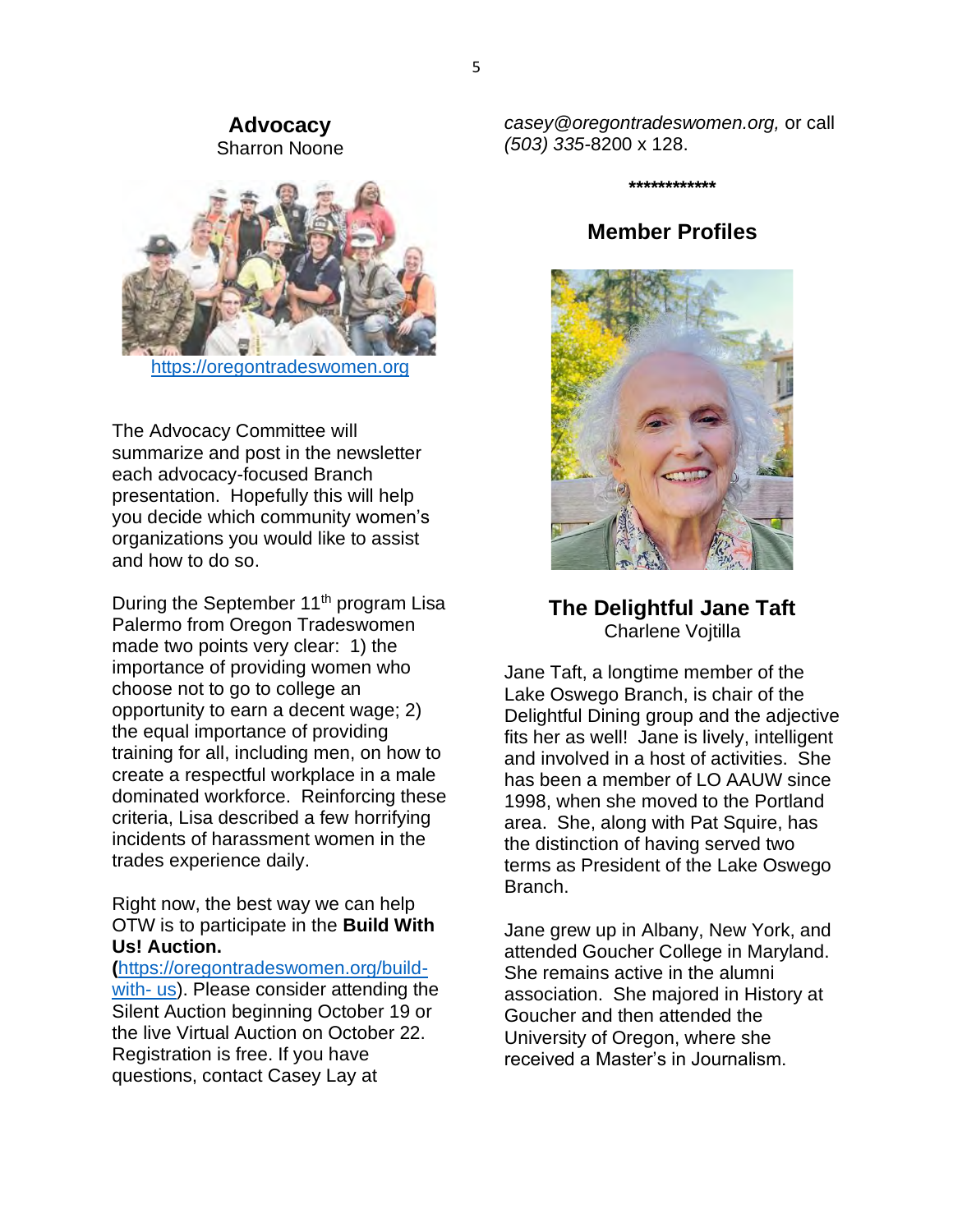Jane returned to Albany after graduate school and life also took her to New York City, London, and Florida, where she joined the Ft. Lauderdale AAUW branch serving as newsletter editor. When she and her daughter's family moved to Portland, she quickly looked up AAUW and connected with then Membership Chair Susan Hornung. As soon as it became known that she had a degree in Journalism, she became newsletter editor here. Since she joined, Jane reckons she has spent only about 6 months not holding some position on the Board.

Jane especially enjoys the AAUW interest groups and feels that they are a good way to recruit and retain new members. She currently participates in Delightful Dining, Lunch Bunch, Murder by the Book and Thursday Evening Books. She especially encourages members to think of new interest group subjects and start groups, as she has done over the past 23 years.

When not busy with AAUW, Jane enjoys time with her daughter, son-in-law, and three grandchildren (ages 26, 24, and 12) who live near her in West Linn.

know her once she and her son are settled in. Debby moved from New Jersey, where she had been a longtime member of AAUW. She joined us in September. She has already attended the September general meeting and the nonfiction book-group.

The 2021-22 Membership Directory is in process. It will be delivered via USPS, hopefully by the end of October, if not sooner.

If you are interested in assisting with membership activities, please contact me via email or text.

503-720-4467; martymaharg@hotmail.com

**\*\*\*\*\*\*\***

# **Interest Group Activities**





Marty Maharg

Welcome to our two new members, Nicole Maclennan and Debby Fryer. Nicole recently moved to Lake Oswego and joined at our Saturday Market event in August. We look forward to getting to

#### **Tuesday Books 4th Tuesday at 11:00am**

Date: October 26 Book: *The Dictionary of Lost Words* by Pip Williams

For more information, contact Lynda Bigler, libigler@easystreet.net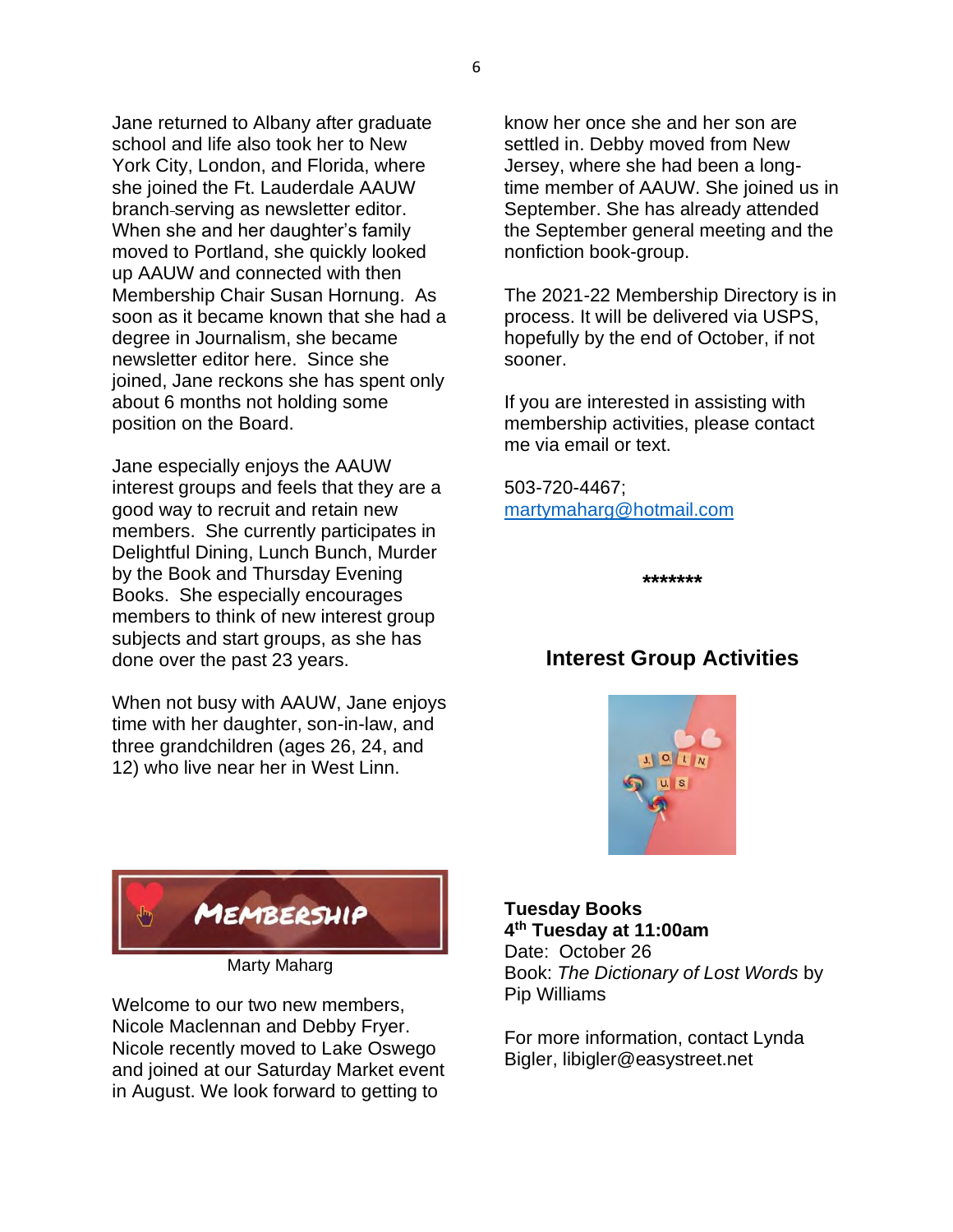#### **Murder by the Book 2nd Wednesday at 12:00pm**

Date: October 13 Book: *1222* by Anne Holt

For more information, contact Jane Taft, taft.jane@gmail.com or Stephanie Carter, secarter1@gmail.com

#### **Interpretive Books 3rd Thursday at 9:30am**

Date: October 12 Book: *Good Night, Mr. Wodehouse* by Faith Sullivan

For more information, contact Connie Irwin, irwinconnie44@gmail.com

## **Thursday Evening Books 4th Thursday at 7:00pm**

Date: October28 Book: *The Elephant Whisperer* By Lawrence Anthony

For more information, contact Suzanne Kaveckis, smkaveckis@icloud.com

#### **Non-Fiction Books 2nd Monday at 11:00am**

Date: October 11 Book: *Tightrope: Americans Reaching for Hope* by Nicholas D Kristof and Sheryl We Dunn

For more information, contact Mary Pat Silveira, mpsilveira@usa.net

**Story Telling 3rd Monday at 3:00pm** Date: October 18

For more information, contact Catharine Hojem, hojem2@gmail.com

**Public Policy & Advocacy Interest Group 3rd Friday at 11:00am**

Date: October 15

For more information, contact Sharron Noone, smnrrooe@aol.com



**Lunch Bunch 3rd Tuesday at 11:30am**

Date: October 19 Location: Stanford's Restaurant 14801 Kruse Oaks Blvd Lake Oswego

To RSVP or inquire further, contact Marge Ransom at wrandmr68@yahoo.com or Charlene Vojtilla at charjoy8@gmail.com

# **Delightful Dining**

Date: October 16 Time: 6:00pm Theme: Scandinavian dinner Place: Charlene Vojtilla's home Co-host: Molly Divine

For more information, contact Jane Taft, taft.jane@gmail.com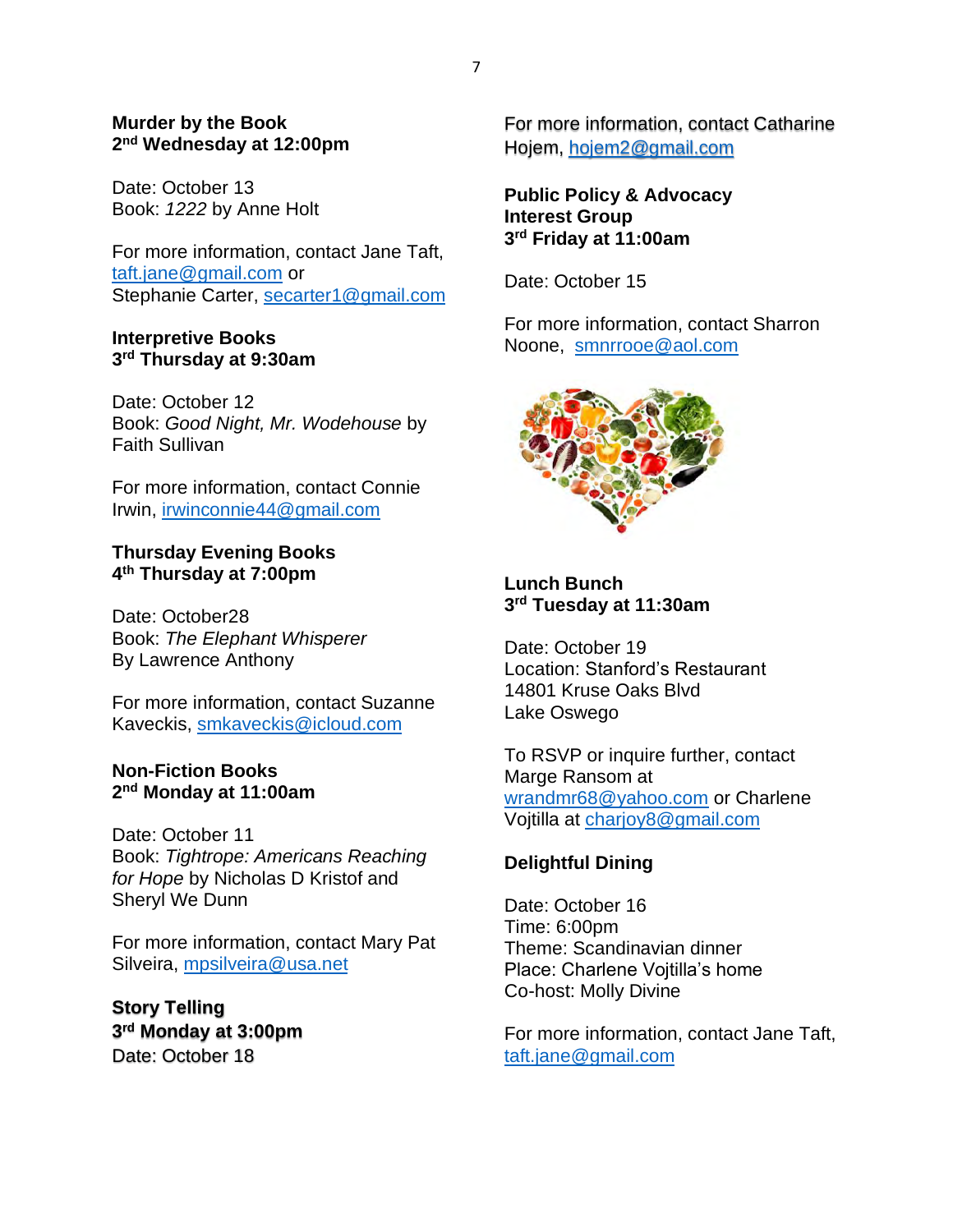| October 2021    |                                                   |                                                  |                                                 |                                                         |                       |                                                   |  |  |  |  |
|-----------------|---------------------------------------------------|--------------------------------------------------|-------------------------------------------------|---------------------------------------------------------|-----------------------|---------------------------------------------------|--|--|--|--|
| <b>Sunday</b>   | <b>Monday</b>                                     | <b>Tuesday</b>                                   | Wednesday                                       | <b>Thursday</b>                                         | Friday                | <b>Saturday</b>                                   |  |  |  |  |
|                 |                                                   |                                                  |                                                 |                                                         | $\mathbf 1$           | $\overline{2}$                                    |  |  |  |  |
| $\overline{3}$  | $\overline{4}$                                    | $\overline{5}$<br><b>Board</b><br><b>Meeting</b> | $\overline{6}$                                  | $\overline{7}$                                          | $\,8\,$               | $\overline{9}$<br><b>Branch</b><br><b>Meeting</b> |  |  |  |  |
| 10              | 11<br><b>Non-Fiction</b><br><b>Books</b>          | $\overline{12}$                                  | $\overline{13}$<br><b>Murder by</b><br>the Book | 14                                                      | 15<br><b>Advocacy</b> | 16<br><b>Delightful</b><br><b>Dining</b>          |  |  |  |  |
| $\overline{17}$ | $\overline{18}$<br><b>Story</b><br><b>Telling</b> | 19<br><b>Lunch</b><br><b>Bunch</b>               | 20                                              | $\overline{21}$<br><b>Interpretive</b><br><b>Books</b>  | 22                    | 23                                                |  |  |  |  |
| 24              | 25                                                | 26<br><b>Tuesday</b><br><b>Books</b>             | 27                                              | 28<br><b>Thursday</b><br><b>Evening</b><br><b>Books</b> | 29                    | $30\,$                                            |  |  |  |  |
| 31              |                                                   |                                                  |                                                 |                                                         |                       |                                                   |  |  |  |  |